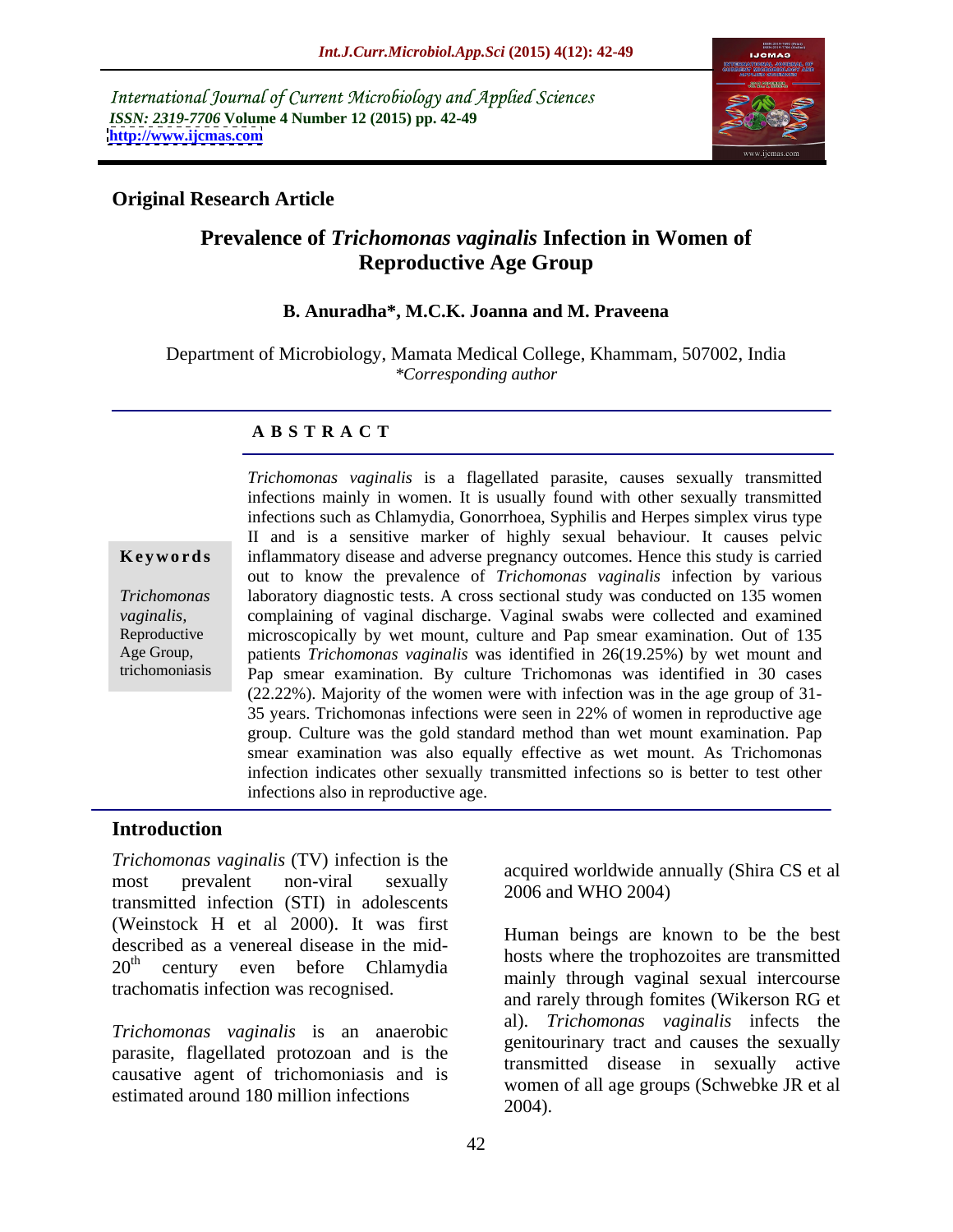The prevalence of trichomonas depends on The infection has been suggested as a risk

In women the disease shows a variety of inflammatory disease and tubal infertility, symptoms ranging from severe vaginitis and urethritis (Cherpes TL et al inflammation and irritation with frothy 2006). In males it is usually found in the discharge to a relatively asymptomatic urethra, prostrate or epididymis causing carrier state. But the main clinical urethritis and prostratitis (Swygard H et al manifestation of trichomonas is vaginitis, 2004) urethritis (Whittington JM et al 1957). Trichomonas infection has been associated Identifying the source of this infection is with pelvic inflammatory disease, low infant challenging as a large number of pathogens birth weight and premature delivery and untreated infection can persist up to 5 yeas many other infections may co-exist. Useful (Catch MF et al 1997 and KlausnerJD et al tests for etiological diagnosis include pH 1997). The organism has been shown to analysis of vaginal fluid, the "Whiff test", increase transmission and acquisition of wet mount examination, culture and Gram's other sexually transmitted disease including HIV 9, 10. *Trichomonas vaginalis* is usually found along with other STIs including Chlamydia, gonorrhoea, syphilis and herpes preparation of clinical specimen is the most simplex virus type -2 and is considered a rapid, and less expensive technique for sensitive marker of high-risk sexual identifying *Trichomonas vaginalis* (Alcamo behaviour (Chan L et al 1996, Hook EW et IE 2000). The broth culture technique is al 1999 and Krieger JN et al 1999). more sensitive and valuable when the The previous of finitheronos depends on The infection has been suggested as a risk<br>theory and single constrained as a risk of the infection has been suggested as a risk<br>theory of the infection in the sense suggest of a ch

yellow or green and sometimes frothy discharge. Differential diagnosis requires a 1991). thorough history that includes vulvo-vaginal

It has been reported that *Trichomonas vaginalis* causes discomfort and psychosocial distress in the infected patients. Trichomonas has also been reported to be a major cause of pathology in obstetrics and A cross sectional study was conducted on gynaecology. Complication in pregnant 135 women complaining of itching, pain and women due to trichomonas infection include post abortion infection, post caesarean of Obstetrics and Gynaecology in a tertiary infection, preterm birth, low birth weight care hospital. Vaginals wabs were collected infants and preterm labour (Graves A et al from those patients and were processed for

factors such as age, sexual activity and also factor for developing cervical neoplasia number of sexual partners. (Khurana S et al 2005). Other complications caused by the organism include pelvic 2004)

> can cause vaginal and cervical infection and wet mount examination, culture and Gram's stain (Fox KK et al 1994).

Vaginal trichomoniasis is associated with a vaginal specimens is the gold standard Direct examination of wet mount IE 2000). The broth culture technique is organisms are few in number. Culture using (Fouts AC et al 1980 and Borchardt K et al 1991).

examination and simple laboratory tests like We have undertaken the present study to microscopy of the vaginal discharge (Cullins determine the prevalence of trichomonas VA et al 1999). among the screened population by wet mount, culture and papanicolaou (pap) smear.

# **Materials and Methods**

vaginal discharge attending the department the detection of *Trichomonas vaginalis*.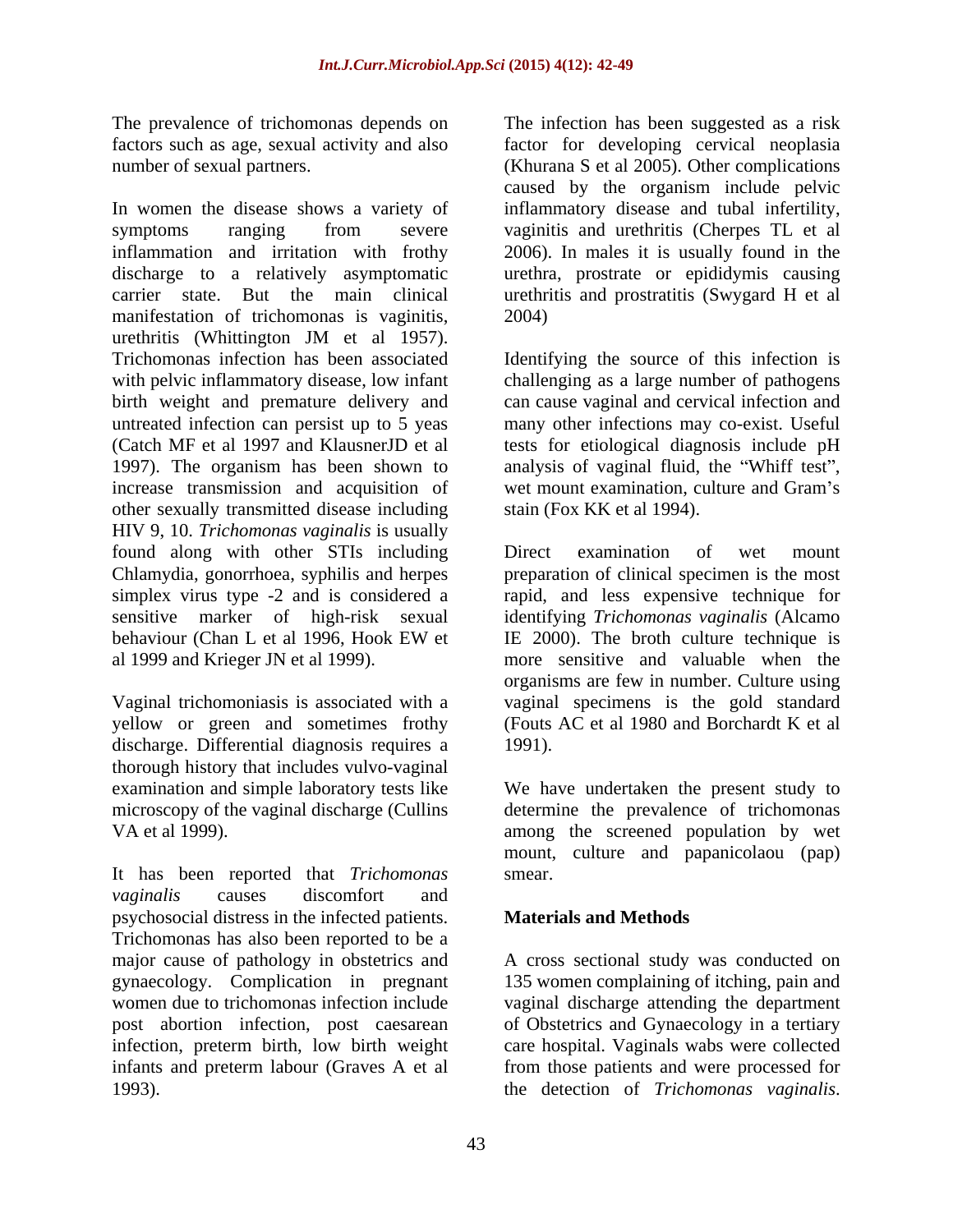Institutional ethical committee clearance trichomonas Hi veg agar base along with was obtained and informed consent from the Trichomonas selective supplement II (Hi individuals was taken. The inclusion criteria media, India). This was incubated at  $25^{\circ}$ C were women of reproductive age group i.e. for five successive days and wet mounts 20-45years with excessive vaginal were made from culture and observed daily discharge, genitourinary symptoms and lower abdomen pain. None of them revealed their sexual history (STDs, multiple partners).

Samples were collected from the patients in the dorsolithotomy position by using a sterile single use bivalve speculum which was inserted into the vagina without Out of 135 patients, *Trichomonas vaginalis* lubricant. The secretions from the vaginal was identified in 26 (19.25%) patients in canal were collected with a swab and a microscopic examination by wet mount speculum. With the help of the spatula the (figure 2). Pap smear examination (figure 1) sample was collected by rotating  $360^{\circ}$ around the circumference of the cervical Os,  $(19.25\%)$  and 30  $(22.22\%)$  were culture retaining the sample on the upper surface of positive. (Table1). Out of these 30 positive the spatula. Smears were made and sent to cases, 28 women were from rural areas and department of Pathology for Papanicolaou stain. Along with it two swabs of vaginal discharge were also collected one each for The average age group of women in the

A drop of saline was placed on a clean in table 2. grease free slide. The sample was emulsified on it and a coverslip was placed over it. A p value less than 0.05 was considered Microscopic observation was done under low power (10x) objective and later under

The second swab was used for culture. The The our study three methods were used to sab was transported immediately within one hour by using Stuart's transport medium.

 $\rm{^{0}C}$ for motile organisms.

### **Results and Discussion**

**Collection of Specimen** age were included in the study. *Trichomonas*  A total of 135 women of the reproductive *vaginalis* infection was detected by wet mount preparation, Pap smear examination and by culture.

> 0 also showed trichomonas infection in 26 cases, 28 women were from rural areas and 2 were from urban areas.

wet mount and culture. The study group was 20-45y with a mean of 32 Wet Mount **Werelock** them revealed their history of sexual years. All women were married and none of behaviour. Age group distribution is shown in table 2.

significant ( $p<0.05$ ).

high power (40x) objective. A positive wet A total number of 135 women in the mount was confirmed when pear shaped reproductive age from 20-45 y were organisms with whip like motility were evaluated for the presence of *Trichomonas* observed. *vaginalis* infection with clinical complaints **Culture Culture Culture Culture Culture Culture Culture Culture Culture Culture Culture Culture Culture Culture Culture Culture Culture Culture Culture Culture Culture Culture C** of itching and burning, lower abdominal

(Hi media laboratories Pvt ltd, Mumbai, mount examination 26 (19.25%) were India).it was then transferred into the positive. Pap smear was positive inpain and excessive vaginal discharge. In our study three methods were used to  $detect$  trichomonas infection  $-$  wet mount, culture and Pap smear examination. In wet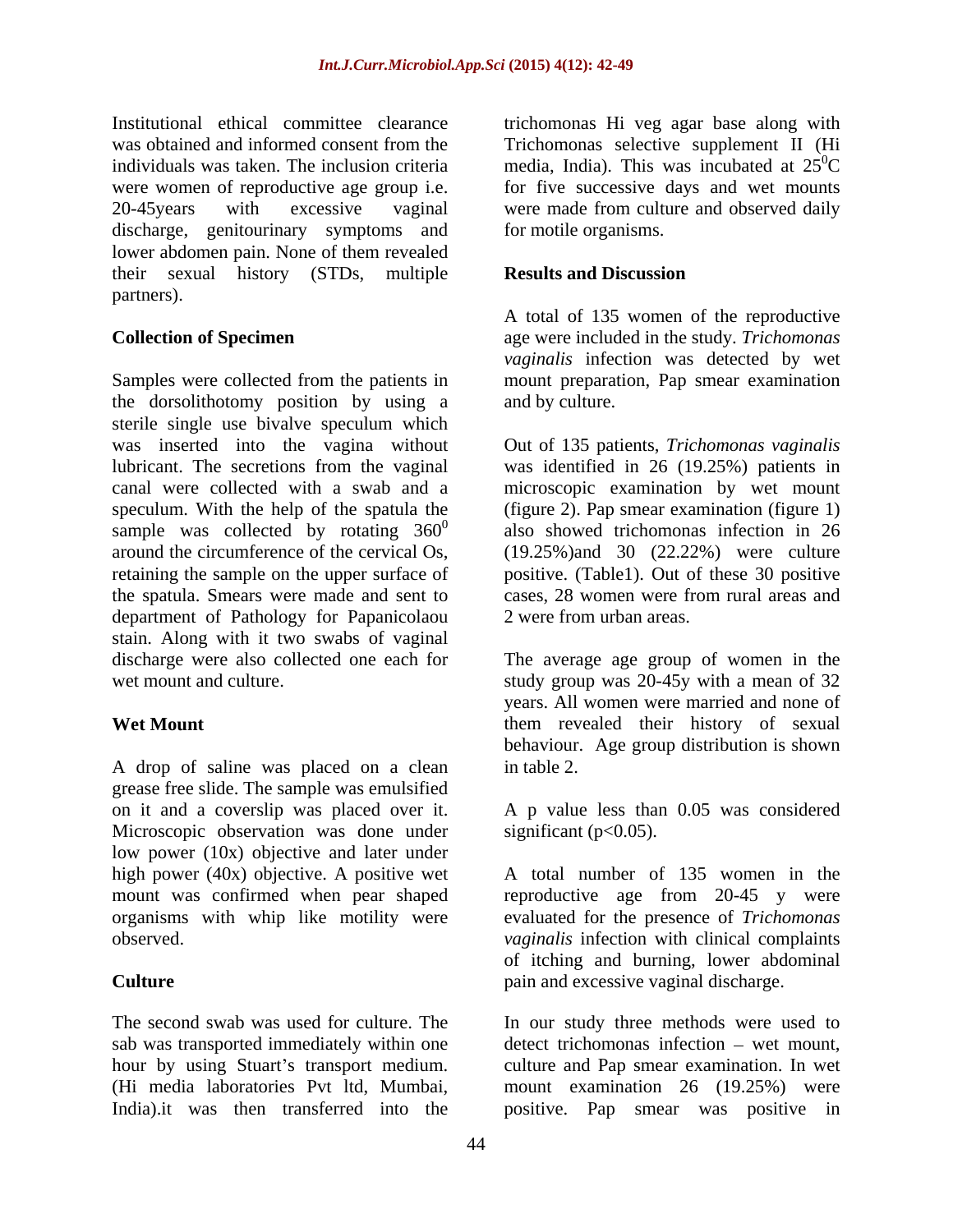26(19.25%) and culture was positive in

In one study by Abdulsadah AR et al showed 20% positive cases of *Trichomonas vaginalis* infection (Abdulsadah A. Rahi et al 2014). Similar results were observed by cases which show that culture is more wet mount preparation in Baghdad (38.5%) (Al-Luaibi Raghad KO et al 2005), Najaf (20.4%) (Al-Zabedy SWK 2004), Babylon In one study by Jatau E D et al microscopy (20%) (Ali AQM 2014) and Mosul (15.5%) (Al-Habib HM et al 2005). Out of 30 culture and culture was positive in 18.66 % (Jatau positive cases 40% were in the age group of 31-35y, 23.3% were in the age group of 41- 45y and 16.6% were in the age group of 20-

In one study by Bansal R et al in his three wet mount was observed to be 55 % (Sood S years study observed that over all prevalence et al 2008). was 6.1% with prevalence of 7.24% in 2010, 5.1% in 2011 and 7.14% in 2012 respectively (Bansal R et al 2013) In India it is reported that symptomatic patients vary between 4.8-7.08%. The reason for variable

The prevalence rate according to age in different areas is as follows.

The prevalence of *Trichomonas vaginalis* infection in different age groups is variable

30(22.22%). The results are statistically more in aged population. The increased significant with p value <0.05. prevalence in older women may be due to and it was also observed that infections are long term infection which might have not been diagnosed earlier.

> In our study culture was positive for 22.22% sensitive than microscopy.

by wet mount was positive in 6.66% cases and culture was positive in 18.66 % (Jatau ED et al 2006).

25y. In one study by Jatau et al the infection wet mount preparation is only 35.85% was prevalent in the 16-25y age group sensitive compared to culture (Beverly AL (53.57%), followed by 26-35y age group et al 1999). In one study by Seema sod et al (32.14%) (Jatau ED et al 2006). 45% more positive cases were detected by In one study by Beverly et al showed that culture than wet mount and sensitivity of wet mount was observed to be 55 % (Sood S et al 2008).

> Because of the limitations of wet mount, culture remains the most accurate method for detecting Trichomonas infection.

prevalence may be due to the socio In our study we have also correlated our demographic profile of the patient and the microscopic results with Pap smear from methods used for isolation of the organism. Department of pathology which showed 19.5% positivity which is equally as sensitive as wet mount.

In Nigeria the prevalence was 2.6% in the sexually transmitted pathogen, the screening women of age 15-64y (Abdulazeez A et al and treatment of sex partners of infected 2007). In china it was 2.9% in the age of 36- women must be also be done as a public 40y 10.in Palestinian women it was 18.2% health measure to prevent reinfection and in the age group of 16-50y reduce infection rates and complications in (Abdolalichalechale et al 2006). In another males. (Bowden FJ et al 2000 and Watt L study by Madeline S et al a high prevalence 1960). The limitation of our study of was observed in the age group of 14-49y 22.22% is not applicable to general (Madeline S et al 2007). population as we could not elicit the sexual Since *Trichomonas vaginalis* is a common history of our study group and more population has to be studied.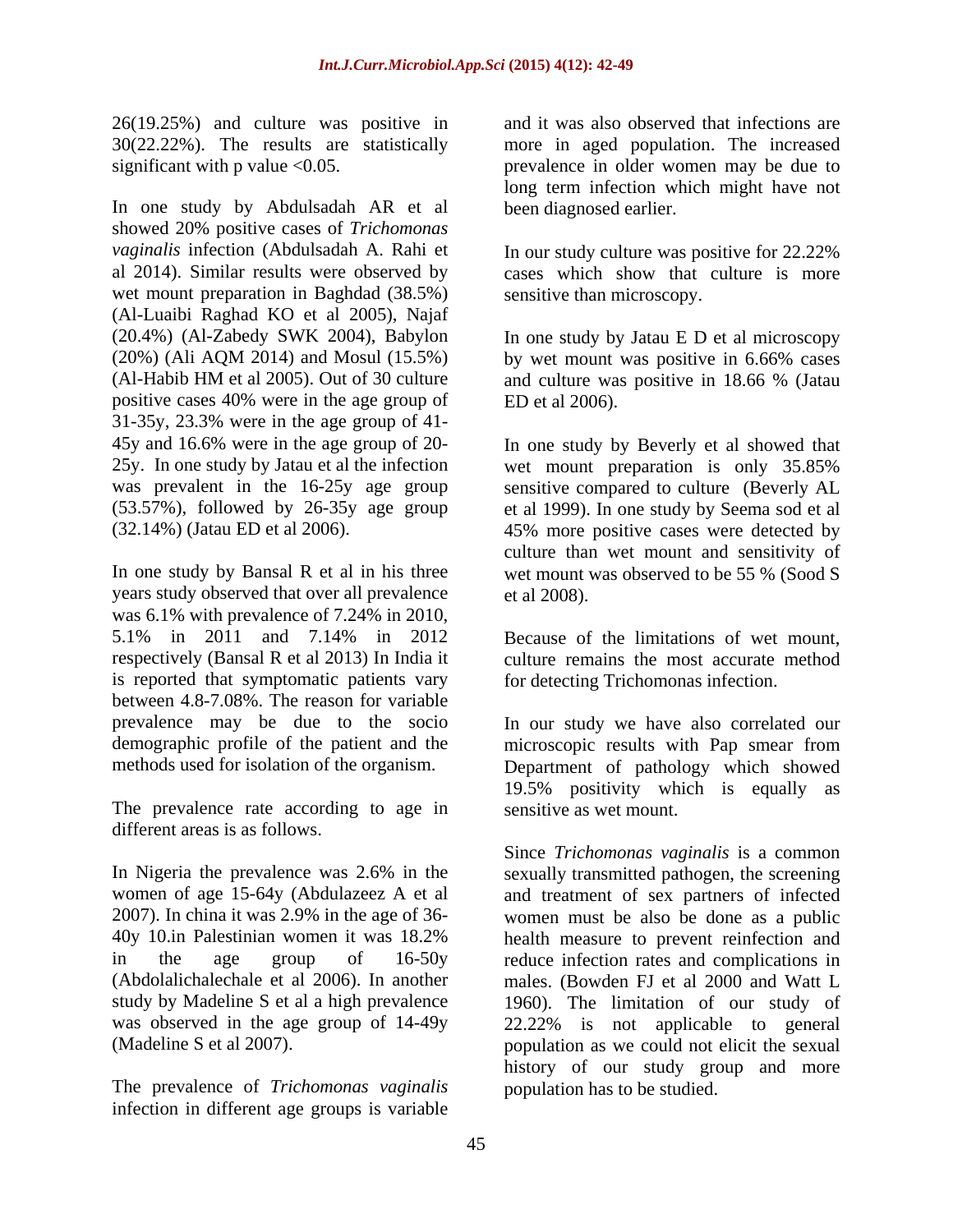| <b>Method</b>    | <b>Positive</b> | <b>Negative</b> |
|------------------|-----------------|-----------------|
| <b>Wet mount</b> | 26(19.25%)      | 109             |
| <b>Pap smear</b> | 26(19.25%)      | 109             |
| <b>Culture</b>   | 30(22.22%)      | 105             |
| P<0.05           |                 |                 |

**Table.1** Showing Result in Three Methods

**Table.2** Showing Age Wise Distribution

| <b>AGE</b> | <b>POSITIVE</b> | <b>NEGATIVE</b>   |
|------------|-----------------|-------------------|
| $20-25$    |                 |                   |
| $26-30$    |                 |                   |
| $31 - 35$  |                 |                   |
| 36-40      |                 |                   |
| $41-45$    |                 |                   |
| Total      | $\vert 30$      | 10F<br><b>TO2</b> |

|  | <b>Figure.1</b> Pap Smear of <i>Trichomonas</i><br>s Vagınalıs |  |
|--|----------------------------------------------------------------|--|
|  |                                                                |  |



**Figure.2** Wet Mount of *Trichomonas Vaginalis*



reproductive age group was 22.2% and the mean age of women is 32years. Majority of the women were from rural areas. Though

In conclusion, the overall prevalence of wet mount is cheap and easily available *Trichomonas vaginalis* infection in method for detection it hasits own limitations. It can be correlated with Pap smear examination to some extent.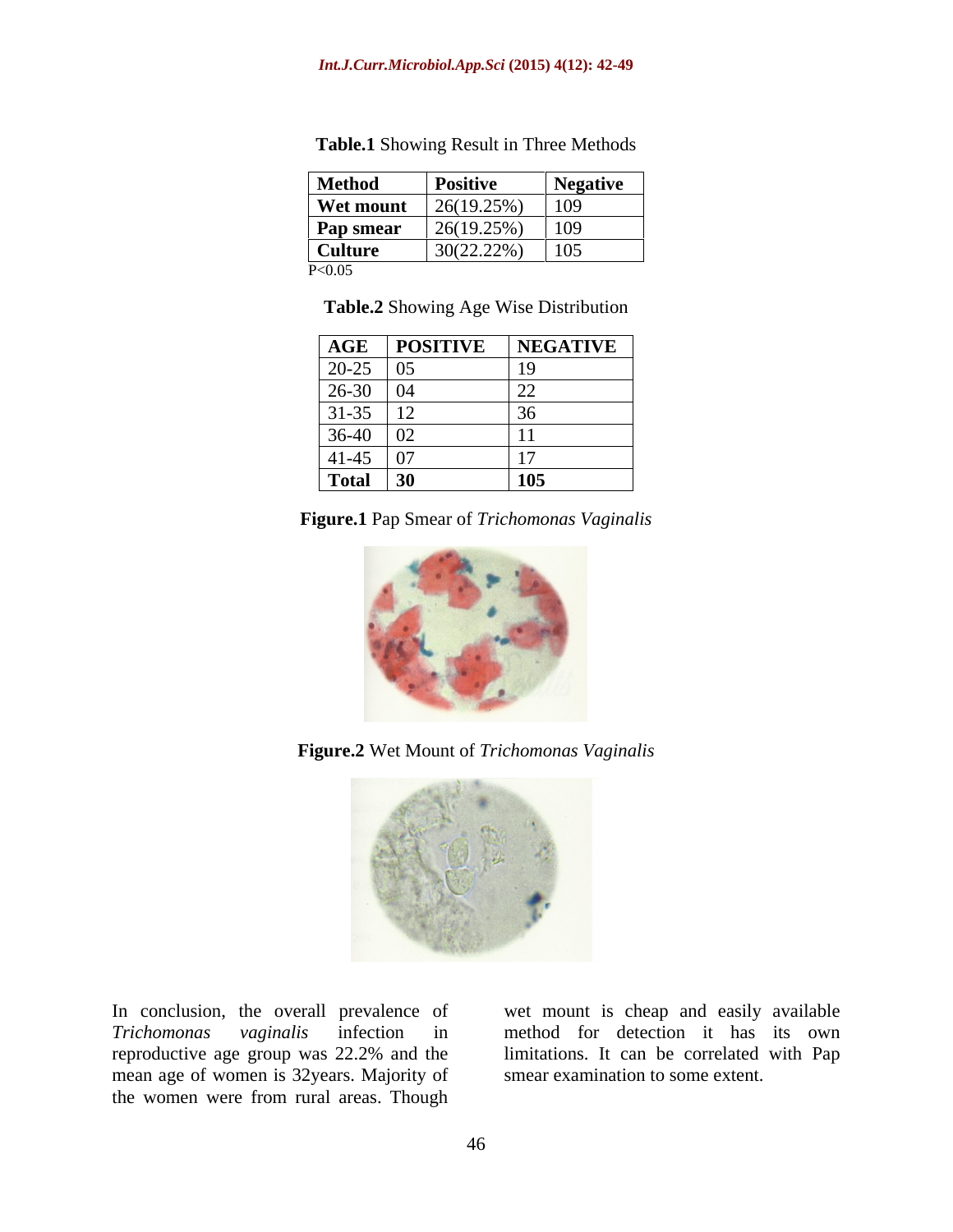As culture is the gold standard method, all and Al-Luaibi Raghad KO, Juma ASM. the wet mount negative samples also are to be tested by culture which will increase the rate of detection of the protozoan. Women infected with T. vaginalis. Med J<br>Introduction of molecular methods such as Islamic World Acad Sci. 2005; Introduction of molecular methods such as Islamic Worl<br>
PCP is also helpful As detection of 16(4):159-164. PCR is also helpful. As detection of *Trichomonas vaginalis* infection is an Al-Zabedy SWK. Isolation and identification indicator of other correlly transmitted of *Trichomonas vaginalis* from indicator of other sexually transmitted infections, it is better to test for all the sexually transmitted infections in the women of reproductive age group. There is a need for counselling, effective screening bansar K, and I, Chang B. Chincar and programmes, providing treatment for the maginalis infection emong women of infected partners and creating awareness in the population about this infection and its

- Abdolali Chalechale, Isaac KARIMI. Microbiol 1999; 37:3749-3750.
- Abdulazeez A, Alo E, Livingstone R. trichomoniasis in a north eastern, Nigeria. The internet J Parasitic Dis
- Abdulsadah A. Rahi, RussulW. Kadhim, *Trichomonas vaginalis* infection. Sch. J
- Alcamo IE. Fundamentals of microbiology. Jones and Bartlett Publishers, Boston
- Al-Habib HM, Al-Dabbagh NY, Al-Daheen vaginal discharge in Mosul. Annals of 1996; 14:406-09
- Nat Sci Res. 2014; 4(2):72-82.
- Al-Luaibi Raghad KO, Juma ASM. Evaluation of B-Lymphocytes Marker (CD19) and Interleukin-4(IL4) in women infected with T.vaginalis. Med J Islamic World Acad Sci. 2005; 16(4):159-164.
- Al-Zabedy SWK. Isolation and identification of *Trichomonas vaginalis* from trichomoniasis patients in Najaf city. Msc. Thesis, college of education, Kufa University. 2004:75.
- mode of transmission.<br>
Medical Microbiology. 2013; 31(4):416. Bansal R, Jindal N, Chand B. Clinical and laboratory evidence of *Trichomonas vaginalis* infection among women of reproductive age in rural area of Malwa region of Punjab. Indian Journal of
- **References** Schwebke JR. Viability of *Trichomonas*  Beverly AL, Venglarik LM, Cotton B, *vaginalis* in transport medium. J Clin
	- *Trichomonas vaginalis* infection among Borchardt K, Smith R. An evaluation of an Palestinian women: prevalence and inpouch TV culture method for trends during 2000-2006. Turk J Med Sci 2006; 36:371-375. **Sci 2006; 36:371-375. Sci 2006; 36:371-375. Sci 2006**; 36:371-375. inpouch TV culture method for diagnosing *Trichomonas vaginalis* infection. Genitourin Med 1991; 67:149-152.
	- Epidemiology of urogenital Bowden FJ, Garnett GP. *Trichomonas*  2007; 2(2). Transmitted interventions. Sexually Transmitted *vaginalis* epidemiology: parameterising and analysing a model of treatment interventions. Sexually Transmitted Infections 2000; 76(4):248-256.
	- HananSajad. Prospective study of Catch MF, Pastorek II JG, Nugent RP et al. .App. Med.Sci. 2014; 2(1d):455-460. 2000; 486-487. Diseases 1997; 24(6):353-360. *Trichomonas vaginalis* associated with low birthweight and preterm delivery. The vaginal infections and prematurity study group. Sexually Transmitted
	- GA. The prevalence of *Trichomonas* **by prospective review** of **positive** *vaginalis* in association with other chlamydial cultures in emergency microorganisms among women with department patients. Am J Emerg Med. Chan L, Snyder HS, Verdile VP. A prospective review of positive 1996; 14:406-09
- college of medicine. Mosul. 2005; Cherpes TL, Wiesenfeld HC, Melan MA et al.  $3(11):39-44.$  The associations between pelvic Ali AQM; Epidemiology study of inflammatory disease, Trichomonas *Trichomonas vaginalis* in Babylon *vaginalis* infection and positive herpes province and efficiency of simplex virus type 2 serology. Sexually Menthaspicata leaves extracts in vivo. J Transmitted Diseases 2006; 33(12):747-The associations between pelvic inflammatory disease, *Trichomonas*  752.